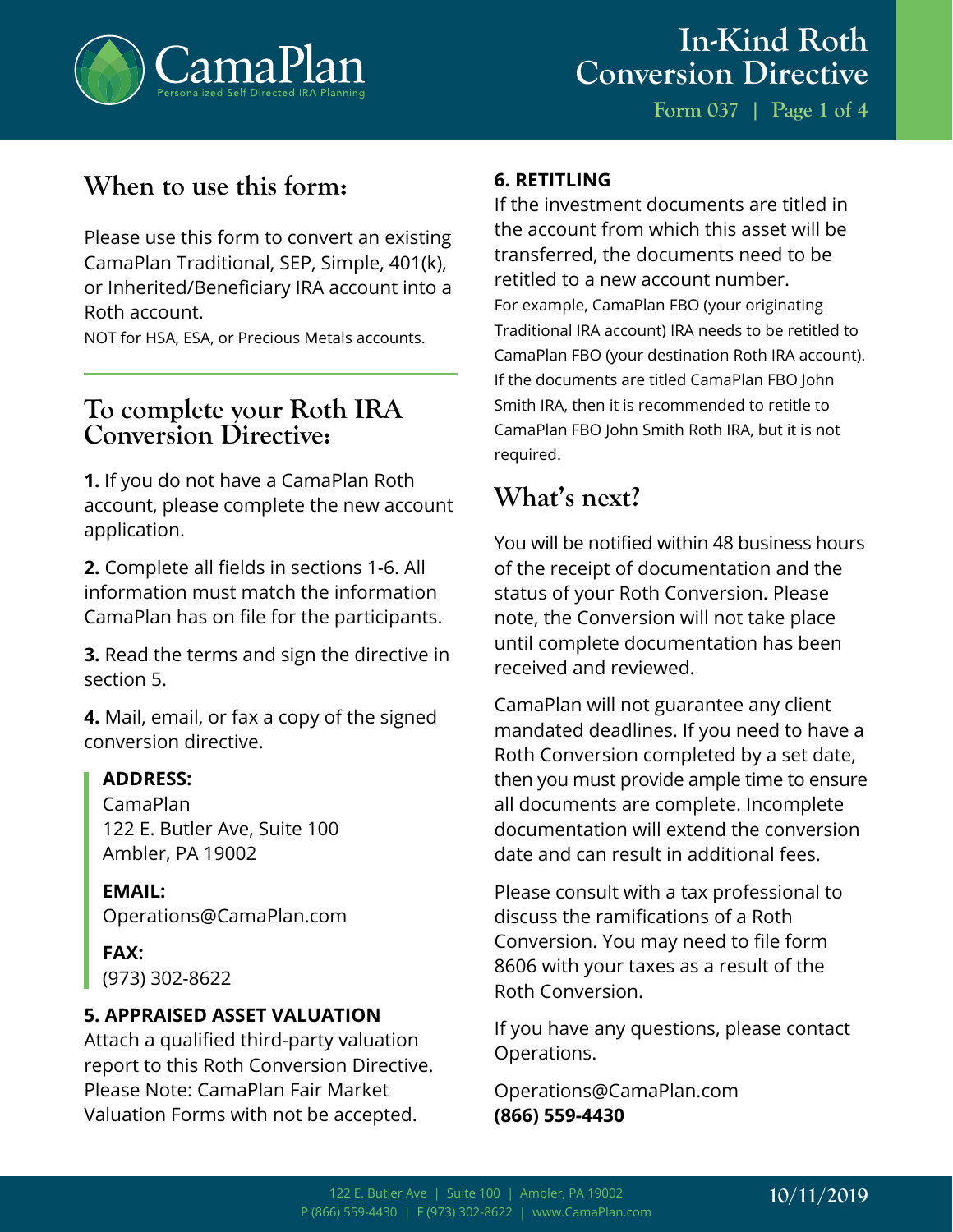

# **In-Kind Roth Conversion Directive**

**Form 037 | Page 2 of 4**

| 1. Participant Details                                                                                             | 3. Conversion Instructions                                                                                                                                        |
|--------------------------------------------------------------------------------------------------------------------|-------------------------------------------------------------------------------------------------------------------------------------------------------------------|
| Participant Legal Name                                                                                             | Choose a conversion destination.                                                                                                                                  |
|                                                                                                                    | <b>Create NEW Roth IRA Account</b>                                                                                                                                |
|                                                                                                                    | (attach CamaPlan Roth IRA application)                                                                                                                            |
| Address                                                                                                            | Convert to EXISTING Roth IRA Account                                                                                                                              |
| <b>Street</b>                                                                                                      | <b>Account Number</b>                                                                                                                                             |
| City                                                                                                               | <b>Conversion Amount</b>                                                                                                                                          |
| <b>State</b>                                                                                                       | <b>Full Conversion</b>                                                                                                                                            |
| ZIP                                                                                                                | (choose one option below)                                                                                                                                         |
| Soc. Sec. No.<br>Date of Birth<br>Phone<br>2. Current Account Details<br>CamaPlan Account Number (to be converted) | I authorize CamaPlan to close the existing<br>account upon conversion.<br>I wish to keep the existing account open<br>(accounts you wish to keep open will have a |
|                                                                                                                    | balance of \$1.00 and will incur no annual                                                                                                                        |
|                                                                                                                    | fees if the balance remains at \$1.00)                                                                                                                            |
|                                                                                                                    | <b>Partial Conversion</b><br>Convert the Assets(s) specified below to Roth<br>IRA account.<br>1. Cash to be Converted                                             |
|                                                                                                                    |                                                                                                                                                                   |
| The account to be converted to a Roth IRA                                                                          | Accounts without assets will incur a \$50<br>annual fee if their cash balance is below \$4,000                                                                    |
| is CURRENTLY a                                                                                                     | 2. Asset Description                                                                                                                                              |
| <b>Traditional IRA</b>                                                                                             |                                                                                                                                                                   |
| <b>SEP IRA</b>                                                                                                     | Appraised Asset Value*<br>\$                                                                                                                                      |
| Simple IRA (Must be open a minimum of (2)                                                                          | Interest to be converted \$/%                                                                                                                                     |
| years)                                                                                                             |                                                                                                                                                                   |
| Employer-Sponsored Account (401(K) or                                                                              | 3. Asset Description                                                                                                                                              |
| qualified plan)                                                                                                    |                                                                                                                                                                   |
|                                                                                                                    | Appraised Asset Value*<br>\$                                                                                                                                      |
|                                                                                                                    | Interest to be converted \$/%                                                                                                                                     |
|                                                                                                                    | *Appraised asset valuation must be provided                                                                                                                       |

with supporting documentation.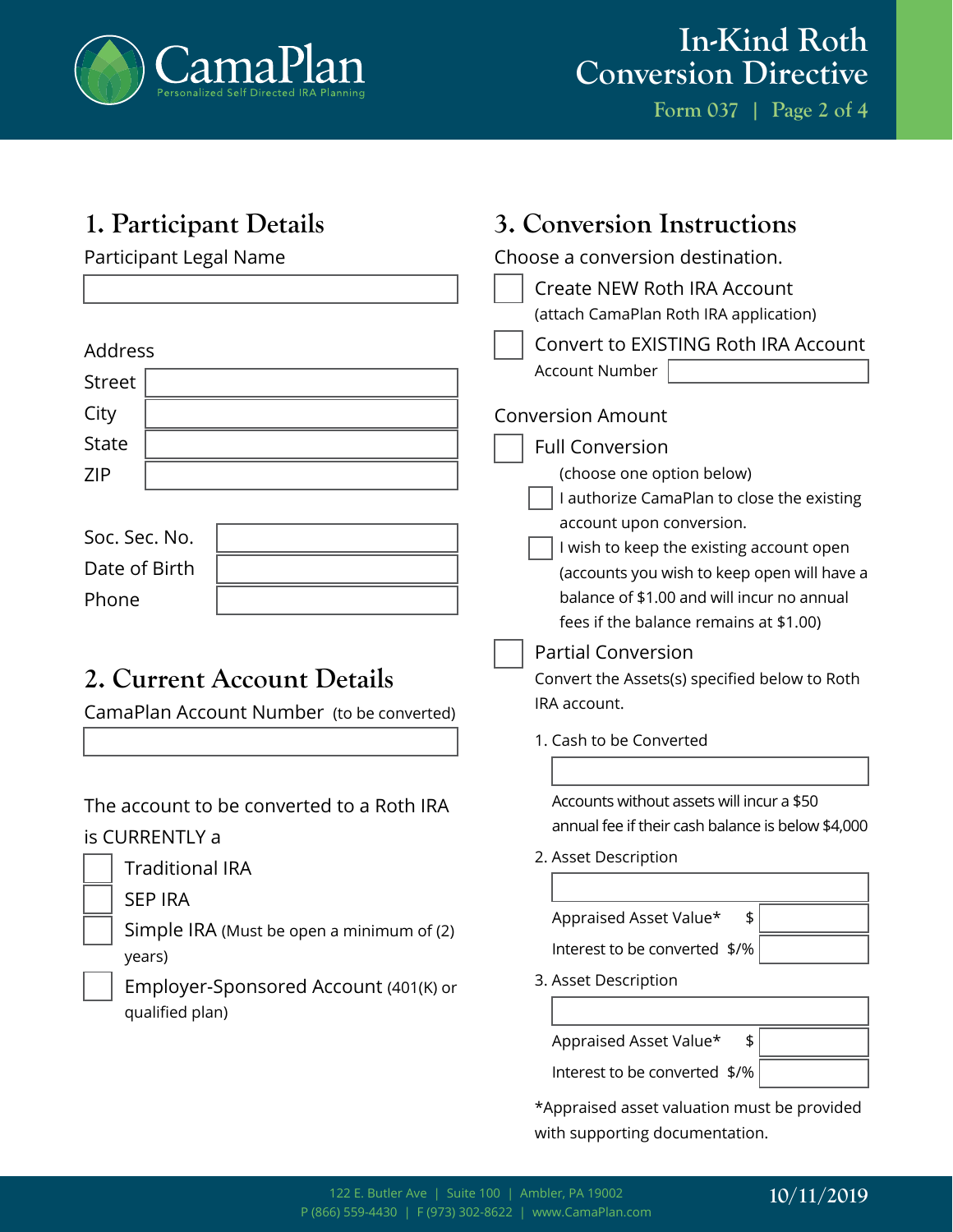

**Form 037 | Page 3 of 4**

### **4. Withholding Election**

The distributions you receive from your Individual Retirement Account established at this institution are subject to Federal income tax withholding unless you elect not to have withholding apply. You may elect not to have withholding apply to your distribution payments by completing the "Withholding Election" in section 3 of this form. If you do not complete the "Withholding Election" section by the date your distribution is scheduled to begin, Federal income tax will be withheld from the amount withdrawn at a minimum rate of 10%. If you elect not to have withholding apply to your distribution payments, or if you do not have enough Federal income tax withheld from your distribution, you may be responsible for payment of estimated tax. You may incur penalties under the estimated tax rules if your withholding and estimated tax payments are not sufficient.

#### **Federal Tax**

Choose either Option 1 or Option 2:



#### **Option 2**

I elect not to have State income tax withheld. (US Residents only)

Note: Many states require income taxes to be withheld from the IRA distributions. Please consult your financial advisor or your state tax authority.

I understand that I am still liable for the payment of Federal and/or State income tax on the taxable amount. I also understand that I may be subject to tax penalties under the estimated tax payment rules, if my payments of estimated tax and withholding, if any, are not adequate.

## **5. Authorization**

I understand that any Roth Conversion is a taxable event.

I certify that any asset valuations submitted with this Roth Conversion Directive were obtained from qualified third parties capable of assessing the true and complete value and condition of this asset.

Please select one of the following:

I certify that there are no

agreements/liquidations being considered, in process or in place, prior to this conversion to sell/return all or part of the invested capital in this asset after conversion by any and all parties involved.

#### **OR**

I certify that the third-party valuator was provided with all information in my possession pertaining to any and all subsequent events (sales agreements, potential liquidations, MLS Listings, etc.) and determined the valuation with these events considered in the valuation of the asset.